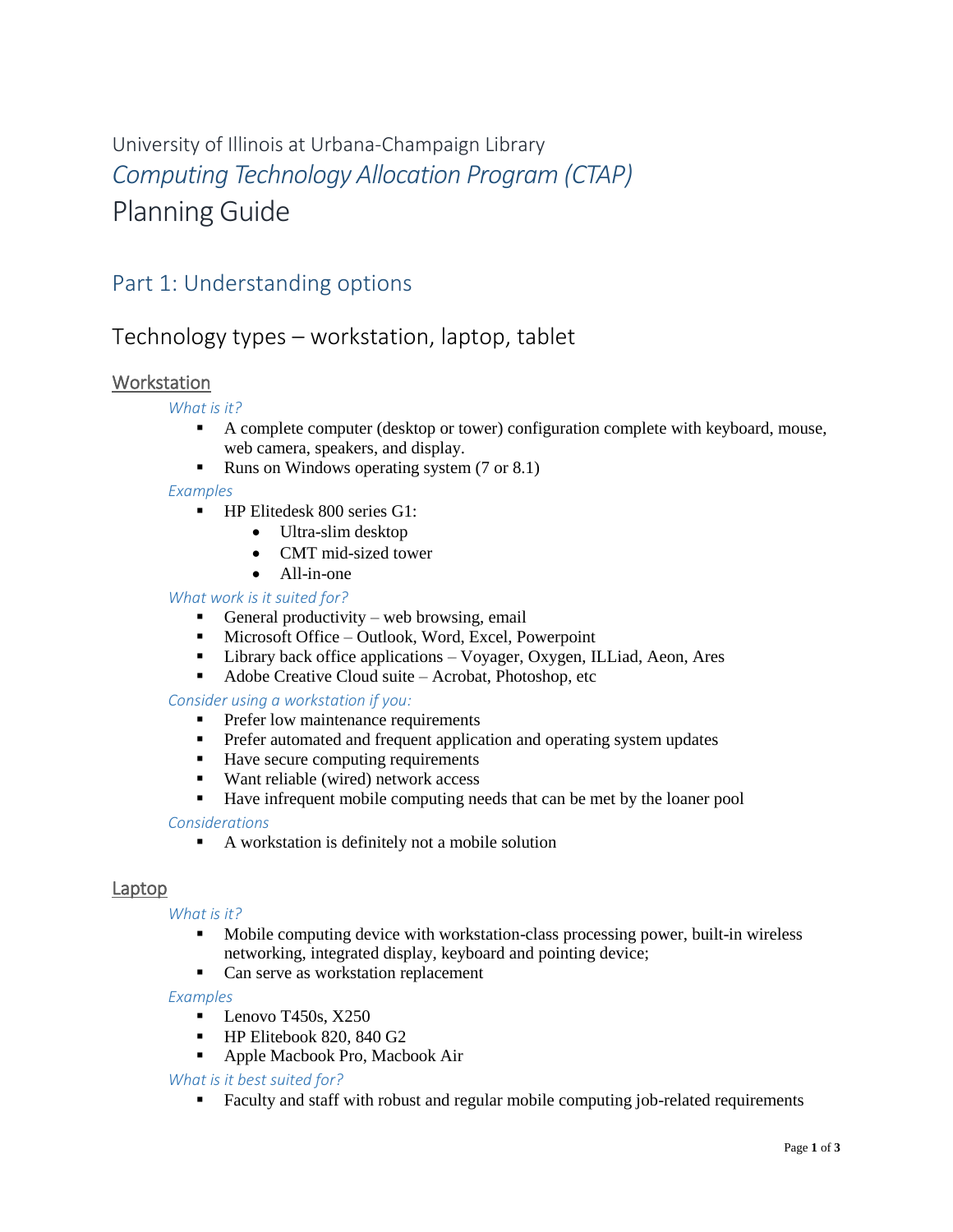#### *Consider a laptop if you:*

- maintain several office locations across campus
- work in the field (out of office) while on campus
- attend multiple conferences and/or partake in significant job-related travel
- collaborate on long term research projects
- work remotely as a required component of job

#### *Considerations for laptops*

- **Less frequent and reliable application and operating system updates**
- Risk of hardware and data loss due to damage, loss or theft
- More end-user responsibility for care and maintenance of laptop
- **Less reliable network connectivity, both on and off campus**

#### Mobile device (tablet)

#### *What is it?*

- **Mobile computing device with touch screen interface, built-in wireless networking, lack** of integrated physical keyboard, minimal internal storage and processing capacity; cannot serve as a workstation replacement
- Examples: Apple iPad2, Google Nexus, Lenovo Thinkpad 10

#### *What is it best suited for?*

- **Highly mobile, touch oriented computing**
- Specialized apps available through stores from Apple, Android, Windows
- Fast access to basic computing functions web browsing, email, etc.

#### *Who should select a tablet?*

- Note: tablet devices are not suitable replacement a primary computing device such as a workstation or laptop
- On a case-by-case basis, tablets may be selected for unique or specific responsibilities following consultation between Library IT and supervisor/Unit Head

### Operating systems

#### *What is an operating system?*

 Software that manages computer hardware and software resources and provides common services for applications.

#### *What options are supported?*

- $\blacksquare$  Microsoft Windows 7 Enterprise (x64), Windows 8.1 Enterprise
- Apple OSX 10.10 (Yosemite)

#### *What is Microsoft Windows best suited for?*

- **Library applications** 
	- o Voyager (only runs on Windows)
	- o Aeon, Ares, ILLiad clients (only runs on Windows)
- General productivity
	- o Outlook and Lync operate optimally on Windows
- File server connections  $(G: \& H: \text{ drives}, \text{etc})$

#### *What is Apple OSX best suited for?*

- Specialty purposes, including audio and visual editing and production
- Specific and unique applications developed solely for Apple
- UNIX/BSD operating system requirements